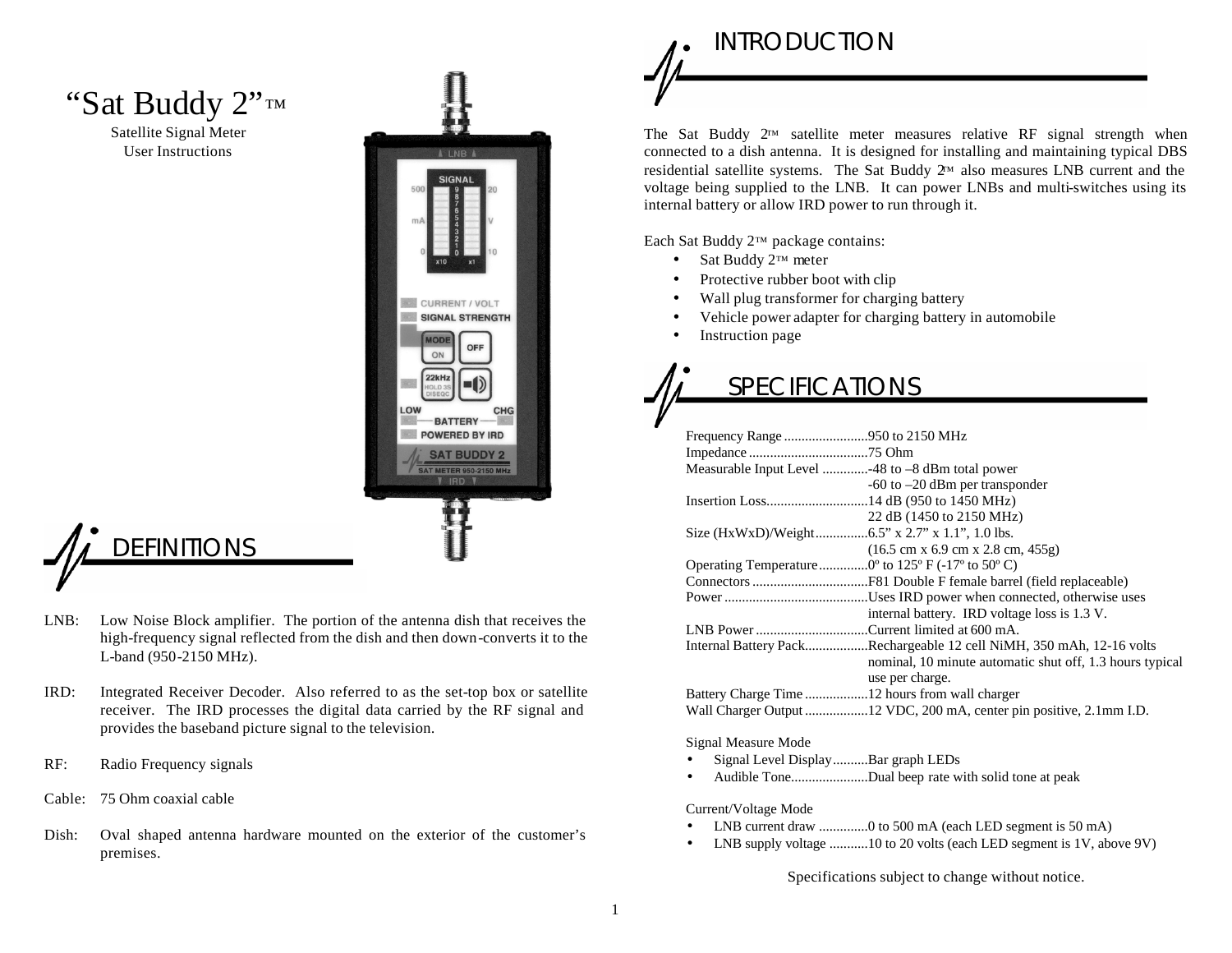

To IRD (unless using internal battery)



- **SIGNAL STRENGTH:** Measures and displays the signal strength. Each segment of the left LED bar graph is equal to 10 segments of the right LED bar graph. To align the dish for maximum signal strength, obtain the highest possible measurement on the left LED bar graph and use the right side LED bar graph for fine alignment. The measurement displayed is relative signal strength; more is stronger. The numeric value displayed is NOT tied to the IRD's signal quality value. However, after a few installs, you may learn to correlate the value on the Sat Buddy 2™ to an approximate IRD value.
- **AUTO RANGING:** When the Sat Buddy 2 receives a signal greater than the two top segments on the LED bar graphs (99), the unit will automatically switch into an upper scale mode that will allow you to continue peaking the dish. When the Sat Buddy 2 enters this mode, the SIGNAL STRENGTH LED will flash and the signal level displayed will drop to around 70, allowing extra scale to peak the dish.
- **CURRENT/VOLT:** Current drawn by the LNB(s) is displayed on the left LED bar graph. Voltage being supplied is displayed on the right LED bar graph.

If the Sat Buddy  $2^{\text{TM}}$  detects an over-current situation, it will switch to CURRENT/VOLT mode and flash the highest LED segment on the CURRENT side. LNB power will be shut off except for retesting every 4 seconds.

If the Sat Buddy 2™ detects a voltage from the IRD greater than 20V or less than 10V while in the CURRENT/VOLT mode, it will flash either the highest or lowest LED segment on the VOLT side, respectively.

### **AUDIBLE TONE**



- Press the audible tone button to turn the tone on or off. There are three beep tones:
	- Slow
	- **Fast**
	- Solid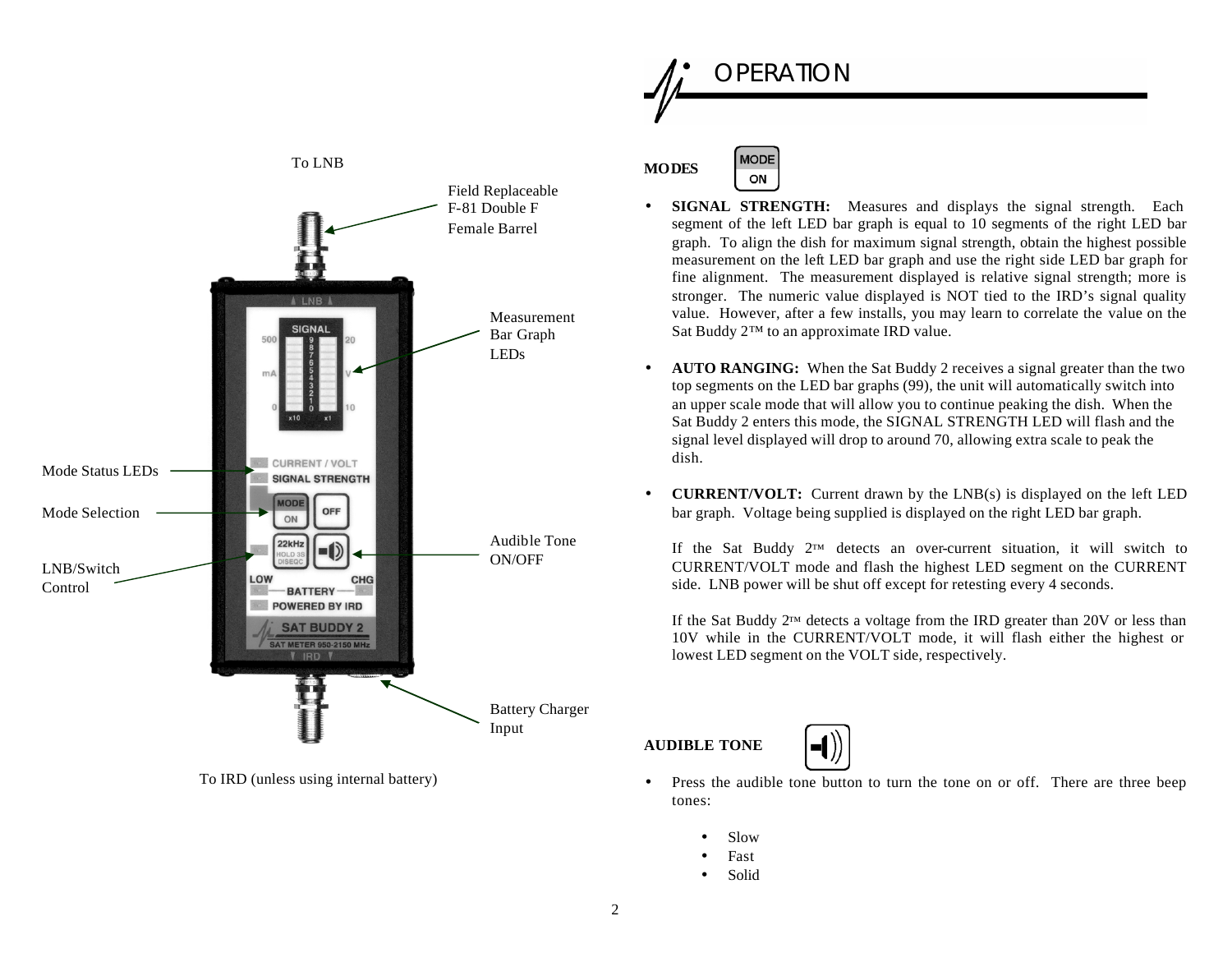The audible tone will be a slow beep if not connected to an LNB and a fast beep or solid tone when connected to an LNB.

For the audible tone to work correctly, the meter has to "learn" the installation's maximum and minimum signal level. With the meter connected to the LNB and the audible tone activated, slowly adjust the horizontal (azimuth) dish alignment over a wide left/right sweep. The audible tone will change from a solid tone to a fast beep indicating the meter is "learning and remembering" different signal strengths. After a forward sweep through the peak signal, slowly sweep back until obtaining a solid tone, which will indicate the meter is receiving the maximum signal.

## OPERATION Con't 22kHz

HOLD 3S<br>DiSEqC

### **SWITCH CONTROL**

- **Normal 22 kHz** (like used on DIRECTV<sup>™</sup> multi-sat systems): A quick push of the 22 kHz button provides a 22 kHz tone to the input connector for controlling 22 kHz switches or universal LNBs. Another quick push of the button turns off the 22 kHz tone.
- **DiSEqC™** (like used on ECHOSTAR DishPro™ and Dish 1000™ and 1000.2™): To control Eutelsat DiSEqC<sup>™</sup> standard compatible switches, push and hold the 22 kHz button for 3 seconds. The Sat Buddy 2™ beeps and the adjacent LED flashes. With each new press of the button, a new DiSEqC™ command will be sent and the LED flash rate will change to indicate the LNB or switch selection made.

| Flashes | DiSEaC <sup>TM</sup> switch | <b>DPP</b> and 1000.2 | $DP34/44^{TM}$ switch |
|---------|-----------------------------|-----------------------|-----------------------|
|         |                             | $119^\circ$           | Port 1                |
|         |                             | $110^\circ$           | Port 2                |
|         |                             | $129^\circ$           | Port 3                |
|         |                             |                       | Port 4                |

## DISH ALIGNMENT

Mount the dish and adjust the azimuth, elevation, and skew per the instructions of the service provider and hardware manufacturer.

- 1) Connect a cable from the Sat Buddy 2's input connector to the LNB.
- 2) Adjust the dish azimuth until signal strength is maximized on the display or audible tone.
- 3) Adjust the dish elevation until signal strength is maximized.
- 4) For multi-satellite dishes with LNBs that are controlled by a 22 kHz tone, press the 22 kHz button to activate the other LNB(s) (refer to SWITCH CONTROL instructions above). Alternate the alignment and peaking of each satellite to obtain the best compromise of signal strength between the satellites.

# APPLICATION NOTES

#### **DIRECTV**™ **SINGLE SATELLITE:**

Follow DISH ALIGNMENT instructions above.

#### **DIRECTV**™ **MULTI-SATELLITE:**

Signal received without the 22 kHz tone activated is from the 101º satellite. Signal received with the 22kHz tone activated is from the 119º/110º satellite signal.

**Note:** For North American DIRECTV™ multi-satellite antenna installations, do not try to obtain the same measurement for each satellite on the Sat Buddy 2's™ LED displays. At the time of printing these instructions, there were 16 transponders measured by the Sat Buddy  $2^{TM}$  from 101<sup>°</sup> and only 13 transponders from the 119º/110º satellites. We recommend peaking the 101º feed and then bringing the 119º/110º feed to a level where the right bar graph displays about 3 bars less than the 101° feed.

**ECHOSTAR DISHPRO™, DP TWIN LNB (119° and 110°) and 1000/1000.2 (119°, 110° and 129°):** Connect a cable from the input connector to either side of the LNB head. Press and hold the 22 kHz button for 3 seconds to enable  $\text{DiSeqC}^{TM}$ switching. Now, select the LNB according to the SWITCH CONTROL table on the left of this page.

**ECHOSTAR SUPERDISH**™, **three LNBs (DBS 119°/110°, and FSS 105° or 121°):** The Sat Buddy  $2^{TM}$  can power two LNBs and the switch, but not all three LNBs at the same time. Therefore, it is necessary to work with only two LNBs at the same time. Connect the two outermost LNBs to the  $DP34/44^{TM}$  switch, but initially leave the middle DBS LNB disconnected. Connect the Sat Buddy 2™ to one of the "TO RECEIVER" ports on the switch. Perform the following to align the dish:

- Using the Sat Buddy  $2^sS^{TM}$  DISEQC switch, select the switch port connected to the DBS LNB and align for peak signal. (For information on using the Sat Buddy's switch control, see SWITCH CONTROL on page 4 of these instructions)
- Using the Sat Buddy 2's<sup>™</sup> DISEQC switch, select the switch port connected to the FSS LNB and align for peak signal.